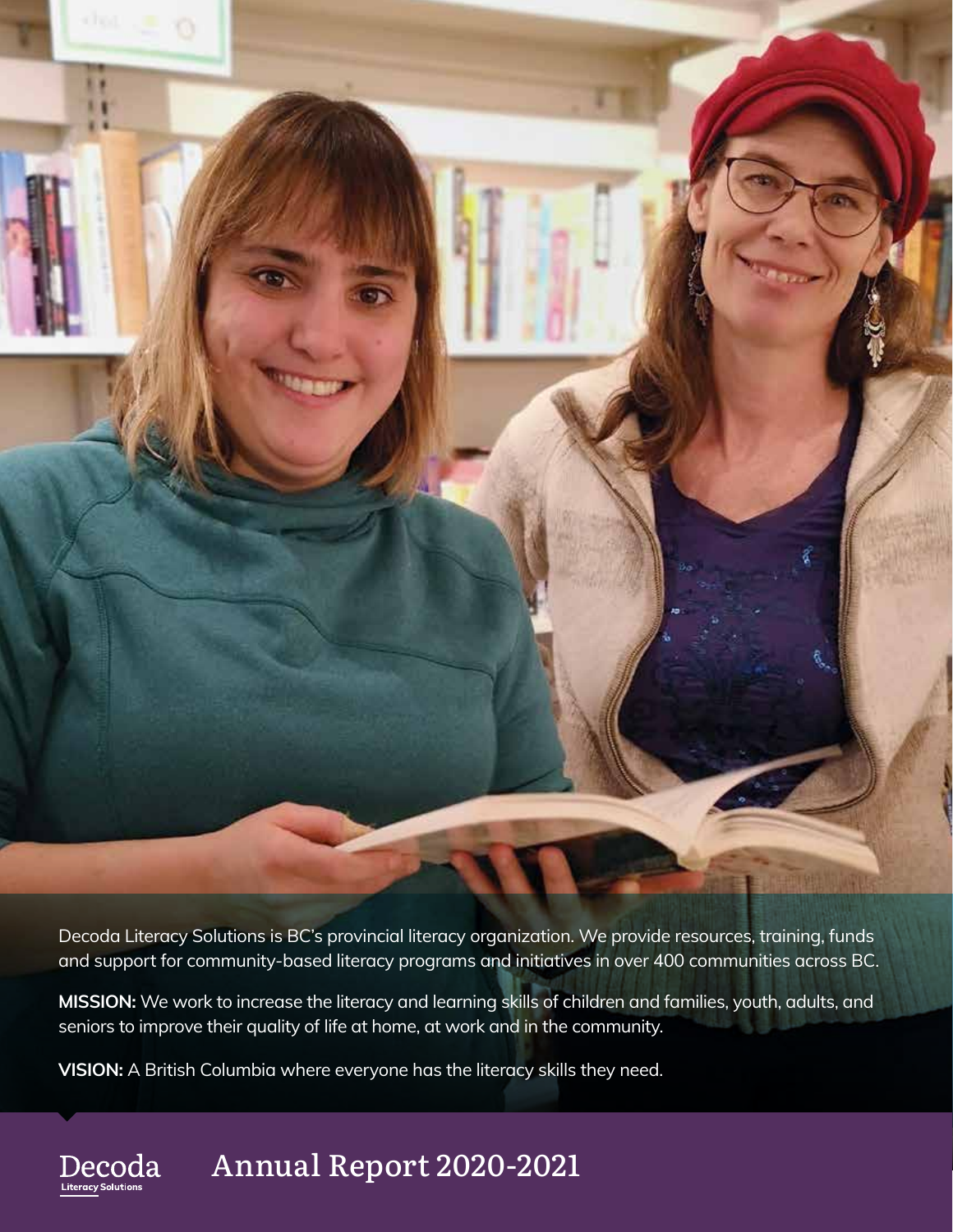# Message from the Board Chair and the Executive Director



**Dr. Valerie Overgaard Chair** 



**Margaret Sutherland Executive Director**

This year, we reached an important milestone: 10 years as BC's provincial literacy organization! We celebrated our birthday with those who were with us at the beginning and those, who along the way, contributed to our success. It was a time to reflect on our achievements and a time to move forward on what we still wish to accomplish.

In January, community groups, libraries and schools across the province celebrated Family Literacy Week with the theme "Let's Be Active! Move \* Play \* Learn." The theme of our 8th Literacy Month in September was "Literacy connects us!" Thank you to all who participated and helped raise funds and awareness of community-based literacy programs.

Through online platforms, we kept the literacy network connected to each other and to professional development workshops, webinars and training sessions. And, we updated the *Literacy Outreach Coordination Guidebook*, a tool to strengthen the community literacy planning process.

As always, we are grateful to our government partners: BC Ministry of Municipal Affairs, BC Ministry of Advanced Education and Skills Training, Immigration, Refugees and Citizenship Canada and Employment and Social Development Canada.

Working together for literacy, we see a bright future ahead.

# Board and Staff

We expressed our gratitude to Anne Cooper for her leadership as Chair, and for continuing to serve on the Board. Dr. Valerie Overgaard was elected Chair and we welcomed Dr. Pat Campbell as a new director.

Decoda librarian Tina Chau retired, and three new staff members joined the team: Lea Edgar, Librarian; Trish Weatherall, Communications Specialist; Jade Chan, Training Specialist





**Lea Edgar Trish Weatherall Jade Chan**



### Our Work

**Literacy Outreach Coordination:** We support a network of 100 Literacy Outreach Coordinators who work in over 400 BC communities. The numbers below show the activity throughout the network in the 2020-2021 program year:

- 1,885 community members worked on community literacy action plans
- 13,357 adults engaged in improving their reading, writing, technology and financial skills
- 16,058 adults engaged in their children's learning
- 31,094 children engaged in early literacy learning
- 20,106 school-aged children and youth engaged in improving their reading, writing and financial skills
- 5,534 seniors engaged in improving their reading, writing, technology and financial skills
- 49,238 people participated in literacy related workshops, seminars and events

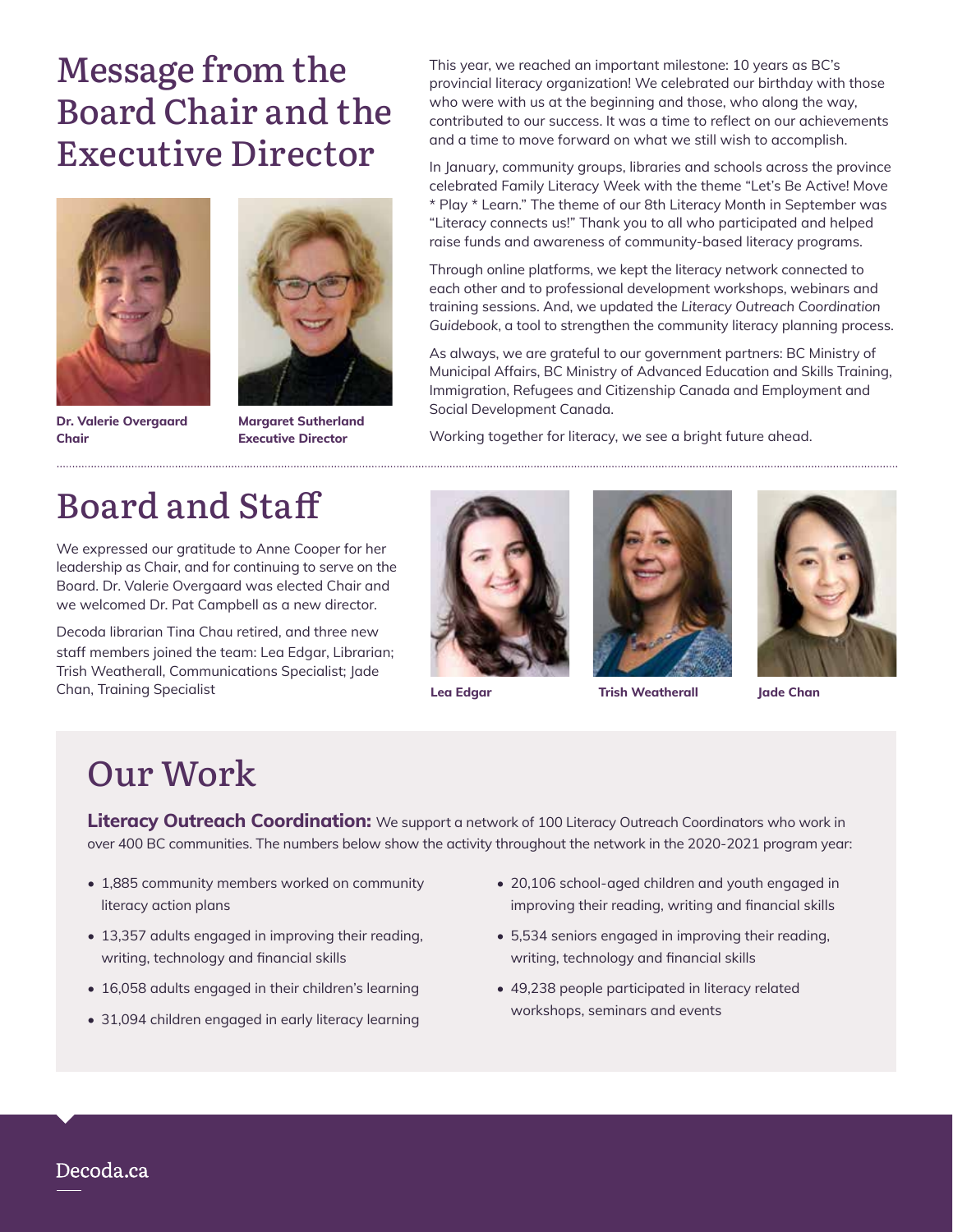



#### **A MESSAGE FROM**

#### PREMIER JOHN HORGAN

As Premier of the Province of British Columbia, I am pleased to extend my heartfelt congratulations to Decoda Literacy Solutions as you celebrate your 10<sup>th</sup> anniversary.

Anniversaries offer meaningful opportunities to reflect on your past achievements and successes while looking forward to a bright future. You can take pride in the crucial work Decoda has done over the past decade to ensure all children in BC have a solid foundation for life-long learning and people of all ages have the literacy skills they need to succeed. Offering access to literacy programs in over 400 communities, Decoda has improved the quality of life for so many in our province. It has also been wonderful to see the innovative ways Decoda has adapted to connect members of our community in these challenging times, including your invaluable contributions to make a safe Family Literacy Week possible through virtual events and resources.

I want to express my gratitude to everyone at Decoda Literacy Solutions for your hard work and determination in moving literacy forward in BC. Our government shares your commitment to building a better tomorrow where no one is left behind, and we could not do it without dedicated community partners like you.

Congratulations, again, on this milestone occasion. I wish you continued growth and success for many years to come!

J. Holgan<br>HONOURABLE JOHN HORGAN<br>PREMIER OF BRITISH COLUMBIA



### **Literacy connects us at home, at work and in the community**

*Happy Birthday, Decoda! Congratulations on an incredibly productive decade! Thank you for all your support and leadership over the years. We're proud to be part of an amazing network that you've played such an important role in developing. We look forward to the next 10 years!*

**– Lori Campbell, Executive Director, Bella Coola Valley Learning Society**

# Working together for literacy

### **Decoda provides valuable services to the literacy network and the community at large.**

- Fostering Literacy supports children (in particular, those in care) who struggle with reading by providing one-to-one sessions with trained tutors in 15 communities.
- Immigrant Parents as Literacy Supporters (IPALS) is s play-based, bilingual family literacy program that helps immigrant and refugee families prepare their children for school in Canada in 16 communities.
- *The Westcoast Reader* is a newspaper and online resource for learners of all ages, with a print distribution of over 12,000 copies per month in addition to digital access for subscribers.
- Displaced Workers is a research project with Essential Skills Development Canada designed to identify supports for workers who have been displaced to improve their employability.
- Decoda provides BC's 94 Community Adult Literacy Programs (CALP) with training, resources and support.
- The Decoda Literacy Library has over 6,000 literacy resources free to borrow anywhere in BC.